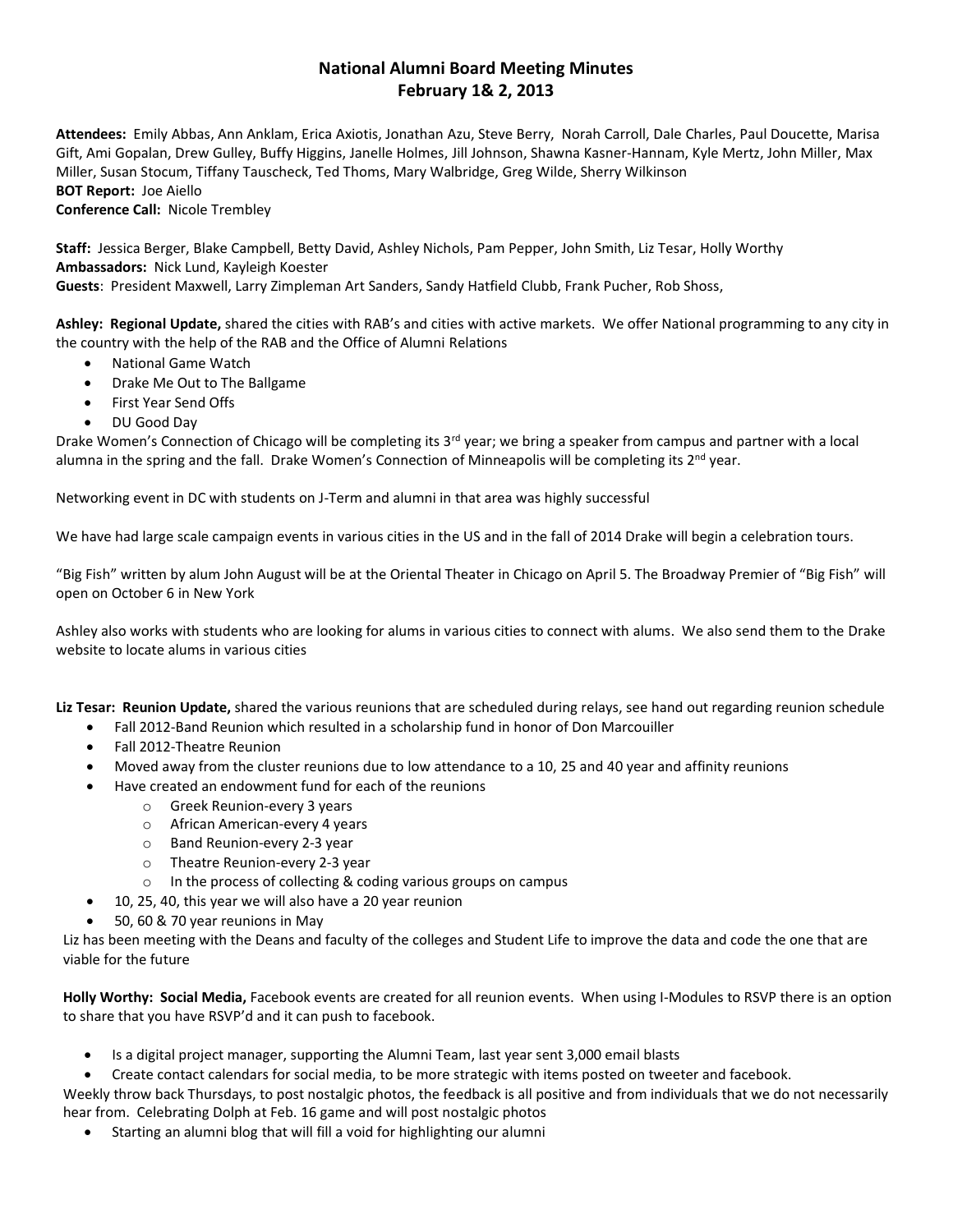- We are working on improving Linkedin, at current we have 5700 members-but we need to make it an effective tool. we are looking for the board for assistance. It should not be generated by our office. The Alumni Attitude survey showed a need for professional linked in groups, 26% were professionals at a senior level
- Advocacy for social media, need corporation of the board
- People are tweeting especially during games

## **Jessica Berger:**

Oversee scholarship programs-

- Alumnae Scholarship of Des Moines
	- o \$15,000 given in aide, 6 scholarships @ \$2,000 and 3 scholarships @ \$1,000
	- o Have annual tea at Maddy Maxwell's to meet the scholars
- National Alumni Scholarship
	- o Offer 16 scholarships per year, 6 are Alumni Scholars-full ride and 10 are Carpenter Scholars and they receive full tuition
- Central Iowa Regional Advisory Board
	- $\circ$  Let's DU Lunch, 3 held in the fall and 3 in the spring, we are in the 13<sup>th</sup> year of this program
	- o Downtown Street Painting, invite alums from businesses to purchase a square to paint during relays week
	- o Big Four Classic Event
- Student Alumni Association
	- o Won National Award for Philanthropy @ Drake Week @ CASE and District Award
	- o Philanthropy @ Drake in November, goal was 12% and exceeded this with 13% students \$550.93 raised
	- o Hosted Traditions event at the Kissing Rock called "Kiss & Tell" had 120 students attend this event
	- o Downtown Networking event -75 people attended
	- $\circ$  Launching a mentoring program Feb 1, for the Student Alumni Association members where they will fill out a profile of themselves and the Alumni office will find alumni to match them. the board being the first point of contact
	- $\circ$  Student task force with athletic students to increase students attending sports activities
	- o Hosting District VI Conference for ASAP in April

## **Sandy Hatfield Clubb, Frank Pucher: Athletics,** shared Athletics dream of being a source of pride and joy

Two assets Drake Relays & Drake Basketball

- Create a culture of excellence & ethics for coaches and student athletics to be directly aligned with the core of the institution
- Hy-Vee has made a major investment with the Drake Relays in order to expand our vision, which will now be called "The Drake Relays presented by Hy-Vee"
	- o Now offering the largest single event purse prize money in the world
	- o Have garnered the attention of athletics and coaches everywhere
	- o 6 running events
	- o 6 field events
	- o Have medalist from the Olympic Games attending plus other finalist from the games, the 110 men's meter hurls medalist and Oscar Pistorius will be attending this year
	- o Tuesday is the Grand Blue Mile
	- o Friday night will be Hy-Vee night at the relays with key events
	- $\circ$  Sunday we are adding road races with approximately 10,000 people running at the Hy-Vee road races
		- $\circ$  With a 6k, 10 K and a half marathon going on at the same time with bands along the way, finishing inside the Drake Stadium
			- o 90 minutes prime time on ESPN 2 on Saturday night

The community will bid on the 2016 Olympic Trials- we need to show them we have the funding before we can bid

- project cost is 24 million-currently have 4 million committed
- remodel current field house
- Need to build a new field house in order to get the Olympics, close 27<sup>th</sup> street -build north of the existing filed house
- New track with 60 yards of indoor turf
- Build new basketball practice facility to the north of the field house with facilities for both men and women

Started a program called Coaching in the classroom, had a faculty member sit on the beach and participate in pre-game locker room and other details. The faculty was astounded and wants to be able to create this type of connection with his students. 15 faculty applied for 6 positions to experience coaching while the coaches attended the classrooms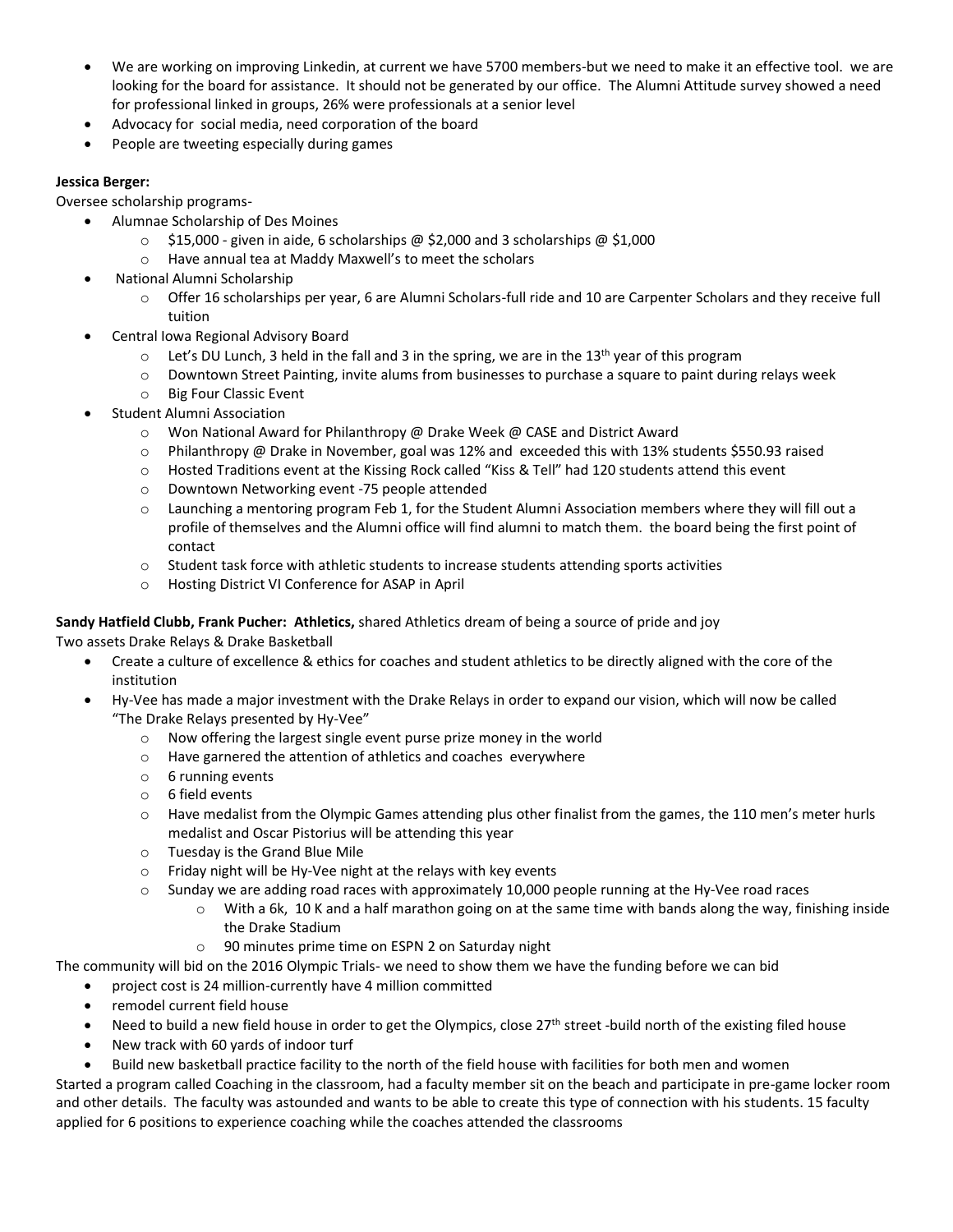**Blake:** Go Next and Liberty Mutual are the only two Alumni benefit programs at this time. Personal Emergency program information was shared with the board. They would offer it to Drake Alumni and students for \$3.95/year instead of the actual \$20/year.

**Jill Johnson:** Alumni Award Recipients, had 65 submissions of which was narrowed to 35 submissions for the committee to review Distinguished Alumni Award-Don Fletcher Alumni Achievement Award- Roxanne Conlin and Brian Wansink Alumni Loyalty Award- Ron Snow Young Alumni Achievement Award-Amy Ohde Young Alumni Loyalty Award-Emily Abbas Community Service Award- Udell Cason

Voted on recipients-Jill motioned to accept as presented and Paul 2<sup>nd</sup> (with Steve Berry opposing)

The "Dignitas Society" will be initiated this year to honor previous award recipients. The committee is working on items to present to these individuals

### **Student/Alumni Committee Touchbase**

*Friday, February 1, morning (Emily Abbas, Ami Gopalan, Ken Martin, John Miller, Norah Carroll, Emily Gonser, Jessica Berger)*

Student Alumni Association should maybe look at taking responsibility for pushing information into alumni markets about new grads heading into those markets

NAS: Get a list from Wendy of alumni & faculty/staff who are interviewers so NAB can write thank you notes

#### **Alumni Programming Committee**

. Create a comprehensive schedule of national programming with rollout protocols for RAB's (regional advisory boards) and other markets. This would give coordinators an easy template to follow for organizing the national game watch, Drake Me Out event, DU Good Day, and a new educational programming component.

- This template is complete for DU Good Day
- This template is in progress for Drake Me Out (see attached)
- This template needs to be created for National Gamewatch (Ashley, please send me any materials we can work from)
- This template will need to be created for the educational programming component

- The first comprehensive calendar will be for January 2014-December 2014. Ashley will work on putting together a calendar for the remainder of 2013.

2. Add an educational piece to our national programming events. This maybe be related to the new alumni blog, webinars, faculty visits to cities, etc. This is a great opportunity to capitalize on the "degree equity" that we heard is so important to alums. Let's show them what a great academic reputation Drake has today!

- Aim to have education piece added by calendar year 2014? Is this too ambitious?

3. Work to make the alumni experience more intimate. Keep this goal in mind as we tackle #1 and #2.

#### **DU Good Day Committee**

Introduced Liz Tesar as the new Drake Alum staff partner. We were limited with time, but the committee should discuss the role of liaison and if there is anything important to know going forward.

- **Committee Structure** 
	- o What are our measures of success and objectives for 2013?
	- o What are our expectations? What are our goals in relation to attendance?
	- o Do our Committee and each of our individual responsibilities support our goals?

#### • **Create a 2013 Timeline**

- o 3.31.13 Re-recruit 2012 site coordinators and 2012 participants.
- o 3.31.13 Communicate support for site coordinators and participants.
- $\circ$  6.30.13 With Drake staff guidance, identify potential expansion cities and
- $\circ$  potential site coordinators. Recruit site coordinators for new locations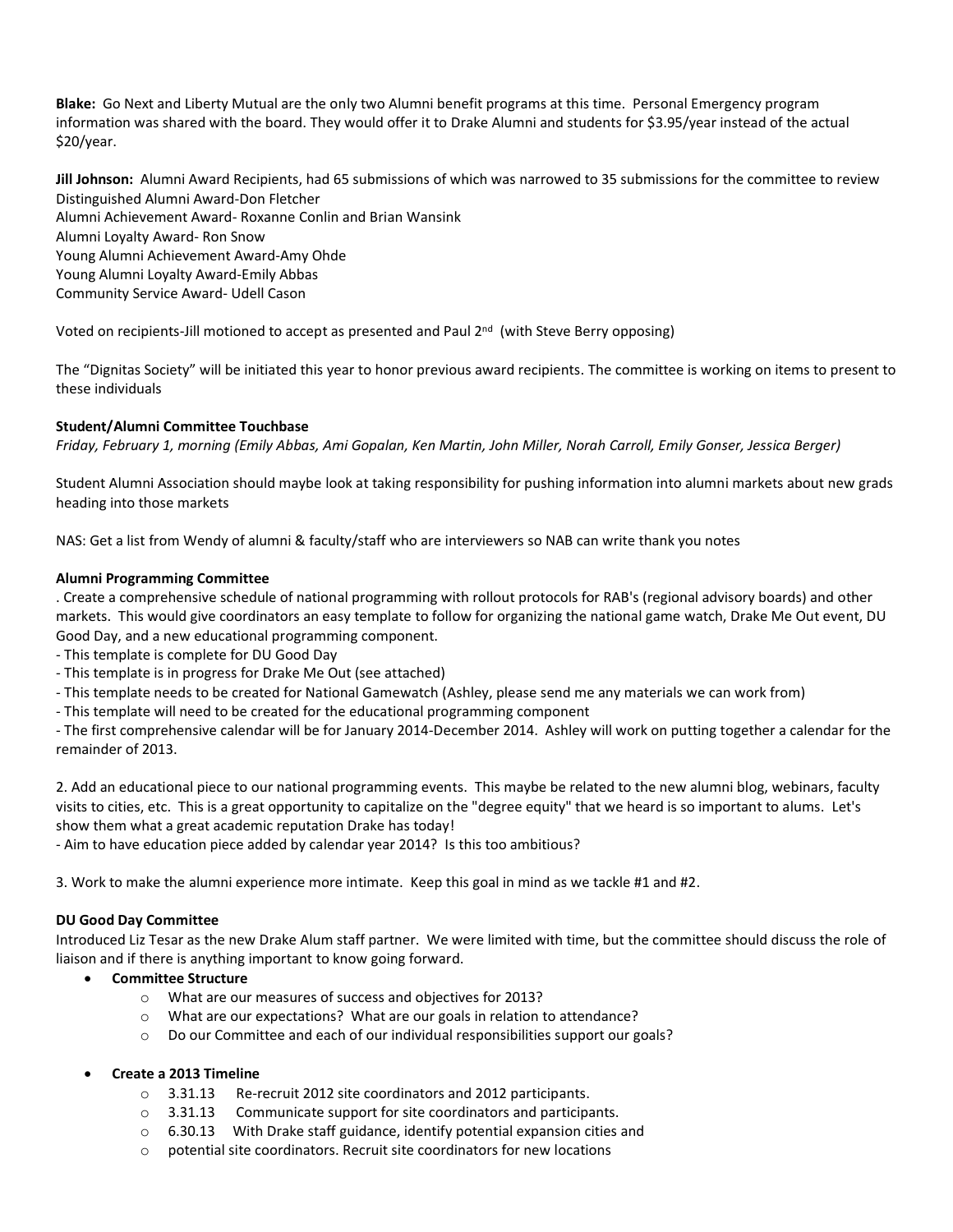and for sites with turnover in coordinators.

- $\circ$  6.30.13 Distribute support materials to sites what and when?
- o 7.31.13 Receive all info from site coordinators by end of July.
- o 8.1.13 Project info should be up on website by August 1.
- o 8.15.13 Schedule conference calls with site coordinators
- o 9.28.13 DU Good Day
- **Marketing** 
	- o Discuss 2013 theme
	- o Liz will work with Holly to build RSVP site and save-the-date e-mail
	- o Liz will work with Drake Marketing to create; t-shirts, postcard, and follow-up thank you post card.
	- o Work to get story in March E-Blue soliciting volunteers and locations

## **Round Table Discussion: Jessica Berger-How do we begin to engage young alumni?**

*Saturday, February 2, morning (Dale Charles, Norah Carroll, Ken Martin, Kayleigh Koester, Jessica Berger)*

- 1. More regular programming events—aren't doing ANY specific to this age group now
	- Game watches, happy hours, networking events, etc.
- 2. Virtual events—best way to reach these alums to engage them to get to come to other types of events is through the web
	- Takes away the trepidation of attending an event in a physical space
	- Levoleague [\(http://www.levoleague.com/\)](http://www.levoleague.com/)
		- o Office hours video chat
	- Webinars each week (educational, professional, topical campus events—beyond social programming)
		- Something online to celebrate iconic moments in the lives of young alumni
			- o Getting first job, first apartment, vacation with friends, cars, etc.
	- Send us your photo! Contest
		- o Best photo of first apartment or hanging your degree at your first job
- 3. Different, targeted solicitation
- 4. Young Alumni Section in the Magazine
- 5. Provide them with five "I'm Moving" cards for them to update their information OR online web form from an outside account that will be manually updated by the office
- 6. They like incentives—even cheap ones!
- 7. Ask them WHERE they are and WHY
- 8. Building the value of their diploma and including them in the brand—"you are now part of a brand—act accordingly!"
	- Show them what exactly their degree means
- 9. Graduate box distributed—mug, decal, mementos from Drake
	- SOMETHING that makes the "first touch" a special one—impactful, memorable
		- o "Welcome" message vs. "Give" message
- 10. Hone in on their "lostness"—new city, new job
	- Take advantage of their Drake safety net
- 11. Alumni Welcome at Commencement
	- Engagement message vs. giving message
- 12. Drake doesn't do a good job of communicating urgency or need
	- How money makes a difference
	- Tuition runs out in February
	- Make them passionate about Drake and don't be afraid to tell them we need them—no other charitable organizations are shy about it!
- 13. WE NEED TO TAILOR OUR ASKS TO YOUNG ALUMNI. There's no way around it!
- 14. Alumni.drake.edu e-mail addresses—what better way to make them feel connected to Drake than to have a real connector like an e-mail address provided with a web server
- 15. Would need to find metrics to measure all of this development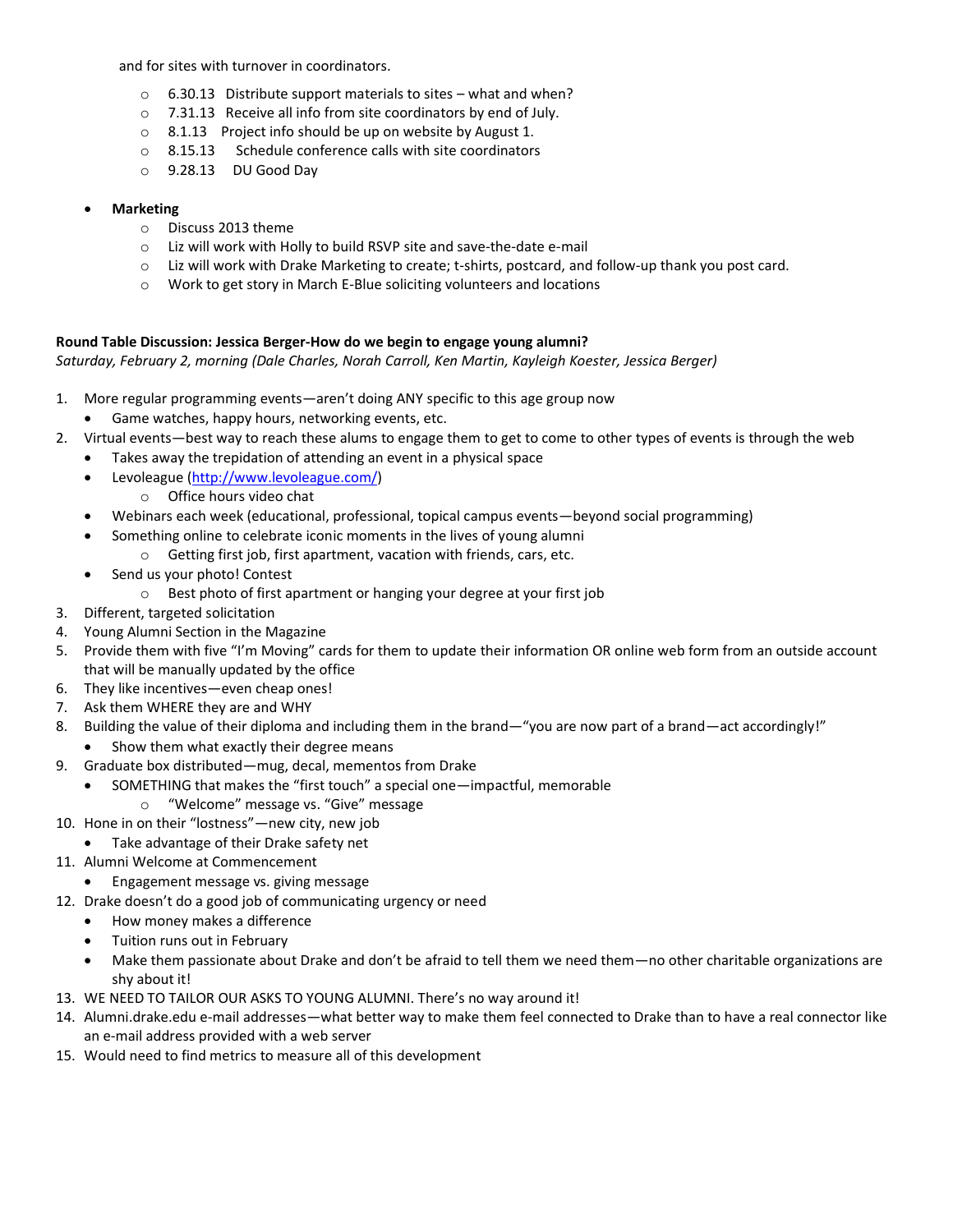#### **Round Table Discussion: Liz Tesar-How can we make committee members feel more invested and valued in today's world?**

- Group Skype: easier to hold accountability when you can see people.
- Live meeting, Webx, Webinar: at least for the first meeting
- Create packet with committee information and photos. Give at first meeting. This will allow the committee to feel more engaged. It makes it feel more "real".
- Warm up welcomes
- Flexibility is key
- Make the question "How many calls have you made?" Helps hold people accountable.
- Don't be afraid to call people.
- Have a timeline ready from the beginning to have committee members put on their calendar. Set the tone early of expectations. Send meetings with outlook attachments so it's easy to add to calendar.
- Ideas to improve calling:
	- $\circ$  Make sure to cater calling list to the alum. Acknowledge that this is the hard part, and it's not fun, but it's the most important part.
	- o Encourage committee to send Christmas cards and to put reunion info into the card.
	- o Create a fun visual like a D thermometer that fills up as we reach our goal for alums. Prize for finishing first?
	- o Call individual committee members to follow up on their calls.
	- o Script key talking points for all the committees. Craft an e-mail template as well as samples of Facebook and Twitter blurbs.
- Showcase committee list on Facebook, invites, etc.
- Why come to a reunion?
	- o Activities
	- o People you know
	- o Facebook should accelerate, not replace your alumni experience. "make the reunion real, not virtual"
- Set fire, phone-tree
- Continue to make Facebook work afterwards, use for everyone after the reunion.
- Aftermath, follow-up with who was there. Need to show RSVP list easily.
- The list is important, can we sort by activities?
- Do the different colleges host a reception over relays? This would be a good thing to talk about.
- Put recognition of reunion and committee in the magazine.
- Committee Photo: Facebook, E-mail, Magazine

#### **Roundtable Discussion-Holly Worthy-Social Media**

*How can we make LinkedIn a more vibrant networking tool for our alumni?*

LinkedIn sends weekly emails and shows promotions and job changes on the home screen—why not show those successes in the Drake University Alumni group?

- Featuring an alumnus creates content and also garners pride among others
- Sharing statistics like the ones shared in Holly's presentation might be insightful to alumni also
- Create content calendar for LinkedIn similar to how we reach out to alumni on Twitter and Facebook
	- Seek out contacts across campus to lend their expertise (professors, John Smith, etc.)
	- Give them broad topics to contribute conversation

Is LinkedIn a place to have former students connect with their professors?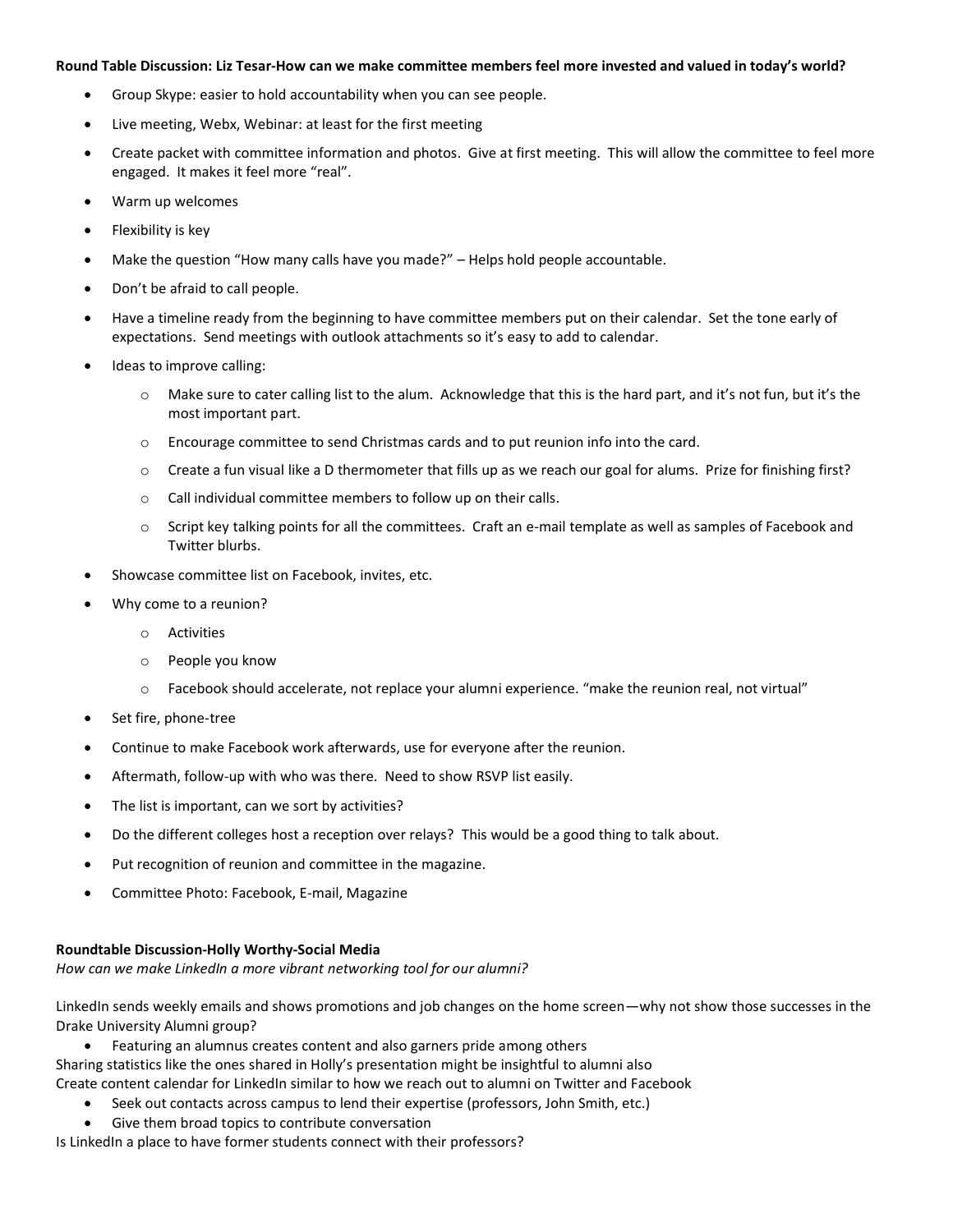Share Times-Delphic articles—board members say picking up the T-D is one of the first things they look for when they're back on campus

## **Round Table Discussion-Ashley Nichols**

- Planning in advance is important
- It would be good to do more sharing of information between cities
- Develop best practices to share with RABs
- Find leader in each market that is willing to take a more active role Alumni Office should help with that
- Would be helpful if we could show alumni around the country the current investments being made in the university and provide more regular updates in markets about the university
- Customizing programming to fit each region
- Connect the Admission Counselors to the RABs

**President Maxwell:** Strategic Plan process takes on the 4 big items being talked about in higher education as challenges to higher education and the way we do it

- What does 21<sup>st</sup> Century Education look like,
	- o how do we preserve relationship between faculty and students
	- o The work environment is changing effecting learning
- VUCA World-Volatility, Uncertainty, Complexity, Ambiguity
	- o What does a leader look like in the VUCA World
	- $\circ$  How do we organize and restructure the institution to function in a collaborative manor and still maintain our mission
- Finance
	- o What does a sustainable model look like
	- o Higher education model depends on revenue from student tuition, endowment income (relay on 6.25 million from endowment), and philanthropy, which are three unreliable sources
	- $\circ$  11.8 to 1 is student /faculty ratio at Drake at current, which is conducive to learning
	- o Need to be more productive, how can we become more effective with learning
- How Institutions communicate to their various constituents and how they listen to their constituents
- MOOC=Massively Open Online Courses
	- o Will not replace tradition 4 year undergrad education
	- o Engagement and the curriculum is what it is all about and learning outcomes
	- $\circ$  97.6% is the members of the class of 2011 at Drake with job placements in their career field within 6 months of graduation
	- o Started by two individuals at Stanford with a free online course
	- o Concept is to take an excellent professor to teach online courses to create a market
	- o Corsea, a venture capital group , approached the American Council of Education credit division and asked them to evaluate 11 courses for academic credit
	- o Corsea now offers certificates of completion for \$150.00
	- $\circ$  This opens a whole new door for giving undergraduate students credits for online courses
- Students are more likely to go to  $3<sup>rd</sup>$  or4th choice school due to more merit aide
	- o Academic merit aide is actually a discounted rate, would like to see merit aide outlawed as a non competitive monopolistic practice
- Created TIGS , Task Implementation Groups to take 9 sets of task and by March 29 give us an implementation plan

**Larry Zimpleman, Chair of the Board of Trustees:** The Trustees believe that Drake remains in a good position, however we should never take that for granted. The Strategic Plan is an important process for Drake.

- o Continue to spread the word about Drake, be passionate
- o Establish a culture of Philanthropy, we are nowhere near where we need to be